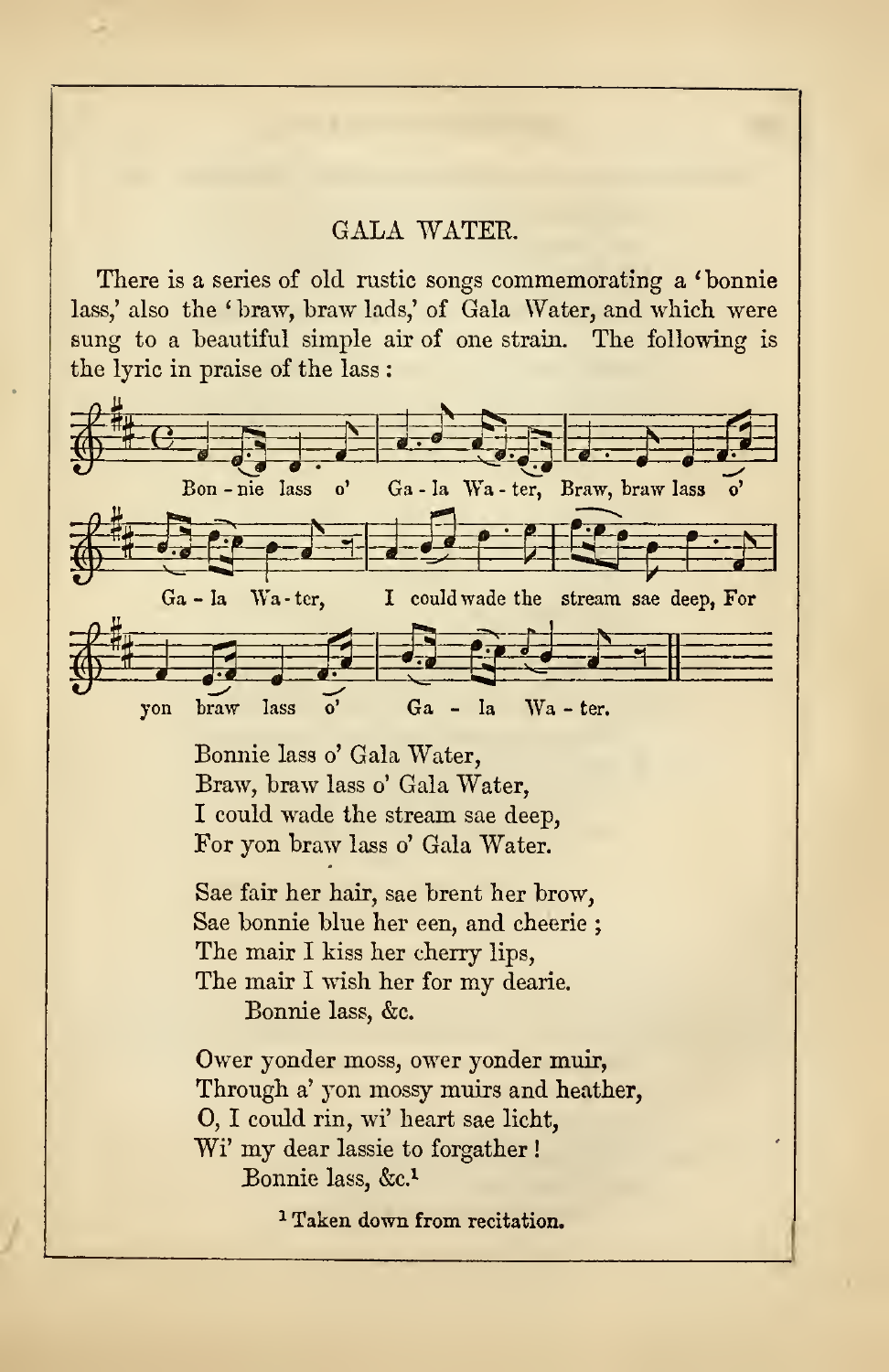It is otherwise given, as follows, in Herd's Collection, 1776 ; Braw, braw lads of Gala Water, O, braw lads of Gala Water, <sup>I</sup> '11 kilt my coats aboon my knee, And follow my love through the water. Sae fair her hair, sae brent her brow, Sae bonnie blue her een, my dearie, Sae white her teeth, sae sweet her mou', I aften kiss her till I 'm wearie. Ower yon bank, and ower yon brae, Ower yon moss amang the heather, <sup>I</sup> '11 kilt my coats aboon my knee, And follow my love through the water. There was also a rather incoherent ballad, as follows: Out ower yon moss, out ower yon muir, Out ower yon bonnie bush 0' heather ! all ye lads, whae'er ye be, Shew me the way to Gala Water. Braw, braw lads 0' Gala Water, Bonnie lads 0' Gala Water ; The Lothian lads maun ne'er compare Wi' the braw lads o' Gala Water. At Nettlie-fiat we will begin, And at Halltree we'll write a letter; We'11 down by the Bower, and take <sup>a</sup> scour, And drink to the lads o' Gala Water. There 's Blindlie and Torwoodlee, And Galashiels is muckle better ; But young Torsonce he bears the gree Of a' the Pringles o' Gala Water.